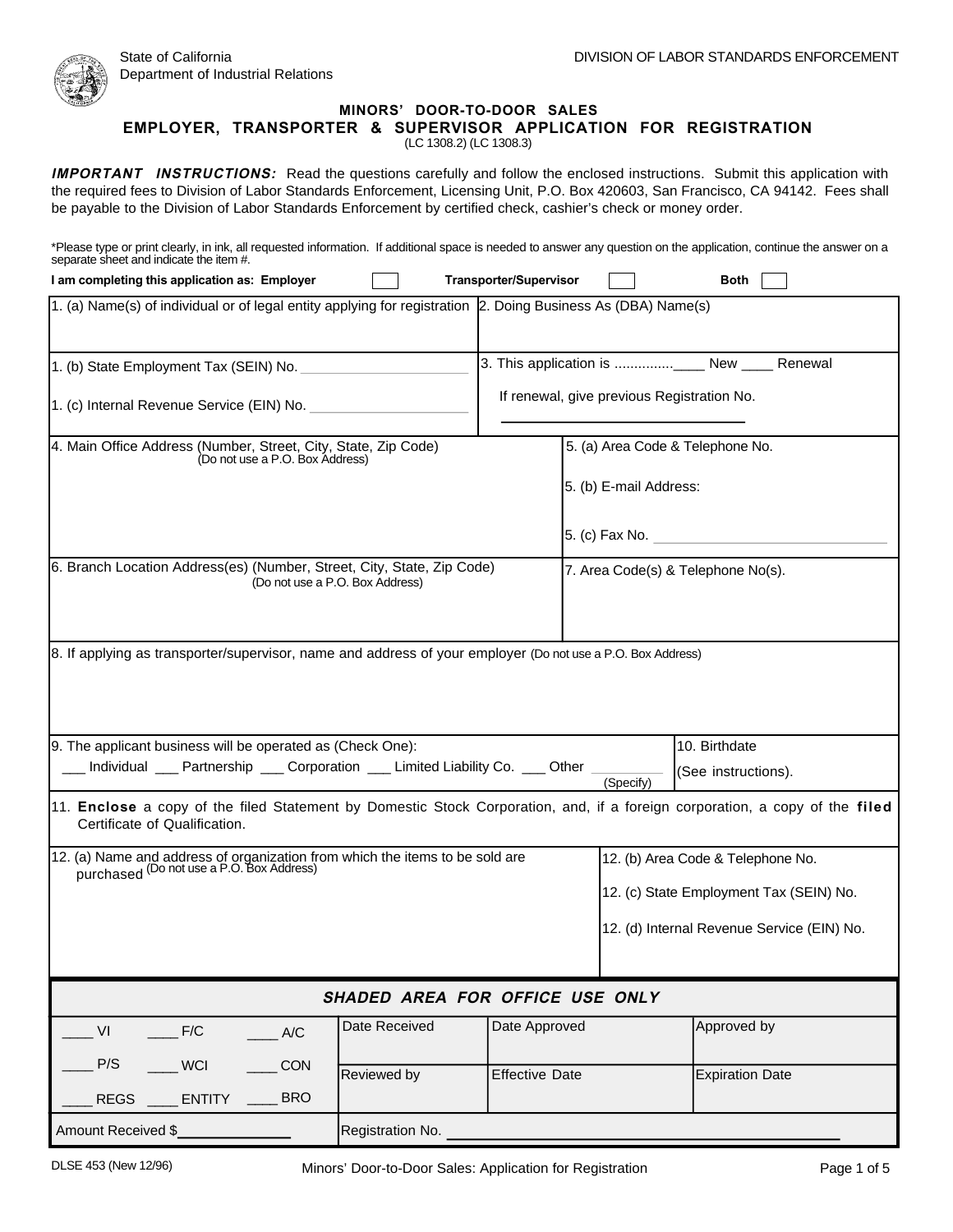## 13. In the space below, provide the following information:

|                                                                  | Full Name                                                                                                                                                                                                                                                                                                                                   | Residence Address &<br>No.<br>Telephone<br>(Do not use a P.O. Box Address)                                                           | Social Security #            | Percentage<br>of interest | Driver's License No.<br>& Issuing State |  |
|------------------------------------------------------------------|---------------------------------------------------------------------------------------------------------------------------------------------------------------------------------------------------------------------------------------------------------------------------------------------------------------------------------------------|--------------------------------------------------------------------------------------------------------------------------------------|------------------------------|---------------------------|-----------------------------------------|--|
| (a). Individual                                                  |                                                                                                                                                                                                                                                                                                                                             |                                                                                                                                      |                              |                           |                                         |  |
|                                                                  |                                                                                                                                                                                                                                                                                                                                             |                                                                                                                                      |                              |                           |                                         |  |
|                                                                  | (b). Partnership (List each partner)                                                                                                                                                                                                                                                                                                        |                                                                                                                                      |                              |                           |                                         |  |
|                                                                  |                                                                                                                                                                                                                                                                                                                                             |                                                                                                                                      |                              | %                         |                                         |  |
|                                                                  |                                                                                                                                                                                                                                                                                                                                             |                                                                                                                                      |                              | %                         |                                         |  |
|                                                                  |                                                                                                                                                                                                                                                                                                                                             |                                                                                                                                      |                              | %                         |                                         |  |
|                                                                  |                                                                                                                                                                                                                                                                                                                                             | (c). Limited Liability Company (List each member. Include only those having financial interest of 25% or more.)                      |                              |                           |                                         |  |
|                                                                  |                                                                                                                                                                                                                                                                                                                                             |                                                                                                                                      |                              | $\%$                      |                                         |  |
|                                                                  |                                                                                                                                                                                                                                                                                                                                             |                                                                                                                                      |                              |                           |                                         |  |
|                                                                  |                                                                                                                                                                                                                                                                                                                                             |                                                                                                                                      |                              | $\%$                      |                                         |  |
|                                                                  |                                                                                                                                                                                                                                                                                                                                             |                                                                                                                                      |                              | %                         |                                         |  |
|                                                                  |                                                                                                                                                                                                                                                                                                                                             | (d). Corporation (List each officer and corporate title. Include only those having financial interest of 25% or more.)               |                              |                           |                                         |  |
|                                                                  |                                                                                                                                                                                                                                                                                                                                             |                                                                                                                                      |                              | %                         |                                         |  |
|                                                                  |                                                                                                                                                                                                                                                                                                                                             |                                                                                                                                      |                              | %                         |                                         |  |
|                                                                  |                                                                                                                                                                                                                                                                                                                                             |                                                                                                                                      |                              | $\%$                      |                                         |  |
|                                                                  | financial interest of 25% or more.)                                                                                                                                                                                                                                                                                                         | (e). Persons with profit sharing interest in the business (Exclude bona fide employees on stated salaries. Include only those having |                              |                           |                                         |  |
|                                                                  |                                                                                                                                                                                                                                                                                                                                             |                                                                                                                                      |                              | %                         |                                         |  |
|                                                                  |                                                                                                                                                                                                                                                                                                                                             |                                                                                                                                      |                              | %                         |                                         |  |
|                                                                  |                                                                                                                                                                                                                                                                                                                                             |                                                                                                                                      |                              | %                         |                                         |  |
|                                                                  |                                                                                                                                                                                                                                                                                                                                             | $(f.)$ Persons with responsibility and authority to manage the business (List title)                                                 |                              |                           |                                         |  |
|                                                                  |                                                                                                                                                                                                                                                                                                                                             |                                                                                                                                      |                              |                           |                                         |  |
|                                                                  |                                                                                                                                                                                                                                                                                                                                             |                                                                                                                                      |                              |                           |                                         |  |
|                                                                  | 14. Name, Social Security number and residence address of each person who will be engaged by you to accompany, supervise,<br>recruit, solicit, hire, furnish, transport, or otherwise direct the activity of the minor. Include the name of each person listed in Item<br>#13 whom you wish to have authorized to perform these activities. |                                                                                                                                      |                              |                           |                                         |  |
|                                                                  | Name and Social Security No.<br>Name and Social Security No.                                                                                                                                                                                                                                                                                |                                                                                                                                      |                              |                           |                                         |  |
|                                                                  | Residence Address (Number, Street - Do not use P.O. Box Address)<br>Residence Address (Number, Street - Do not use P.O. Box Address)                                                                                                                                                                                                        |                                                                                                                                      |                              |                           |                                         |  |
|                                                                  | (City, State, Zip Code)<br>(City, State, Zip Code)                                                                                                                                                                                                                                                                                          |                                                                                                                                      |                              |                           |                                         |  |
|                                                                  | Name and Social Security No.                                                                                                                                                                                                                                                                                                                |                                                                                                                                      | Name and Social Security No. |                           |                                         |  |
| Residence Address (Number, Street - Do not use P.O. Box Address) |                                                                                                                                                                                                                                                                                                                                             | Residence Address (Number, Street - Do not use P.O. Box Address)                                                                     |                              |                           |                                         |  |
|                                                                  | (City, State, Zip Code)<br>(City, State, Zip Code)                                                                                                                                                                                                                                                                                          |                                                                                                                                      |                              |                           |                                         |  |
|                                                                  | 15. Include two (2) original fingerprint cards, [form BID-7 (5/90)] for each person listed in Items #13 and #14. (Not required for<br>renewals if previously submitted.)                                                                                                                                                                    |                                                                                                                                      |                              |                           |                                         |  |
|                                                                  |                                                                                                                                                                                                                                                                                                                                             | 16. Include a copy of a valid and current Certificate of Workers' Compensation Insurance.                                            |                              |                           |                                         |  |
|                                                                  | by the applicant in door-to-door sales.                                                                                                                                                                                                                                                                                                     | 17. Include a copy of any written contract or other written agreement to be offered by the applicant to the minor employed or used   |                              |                           |                                         |  |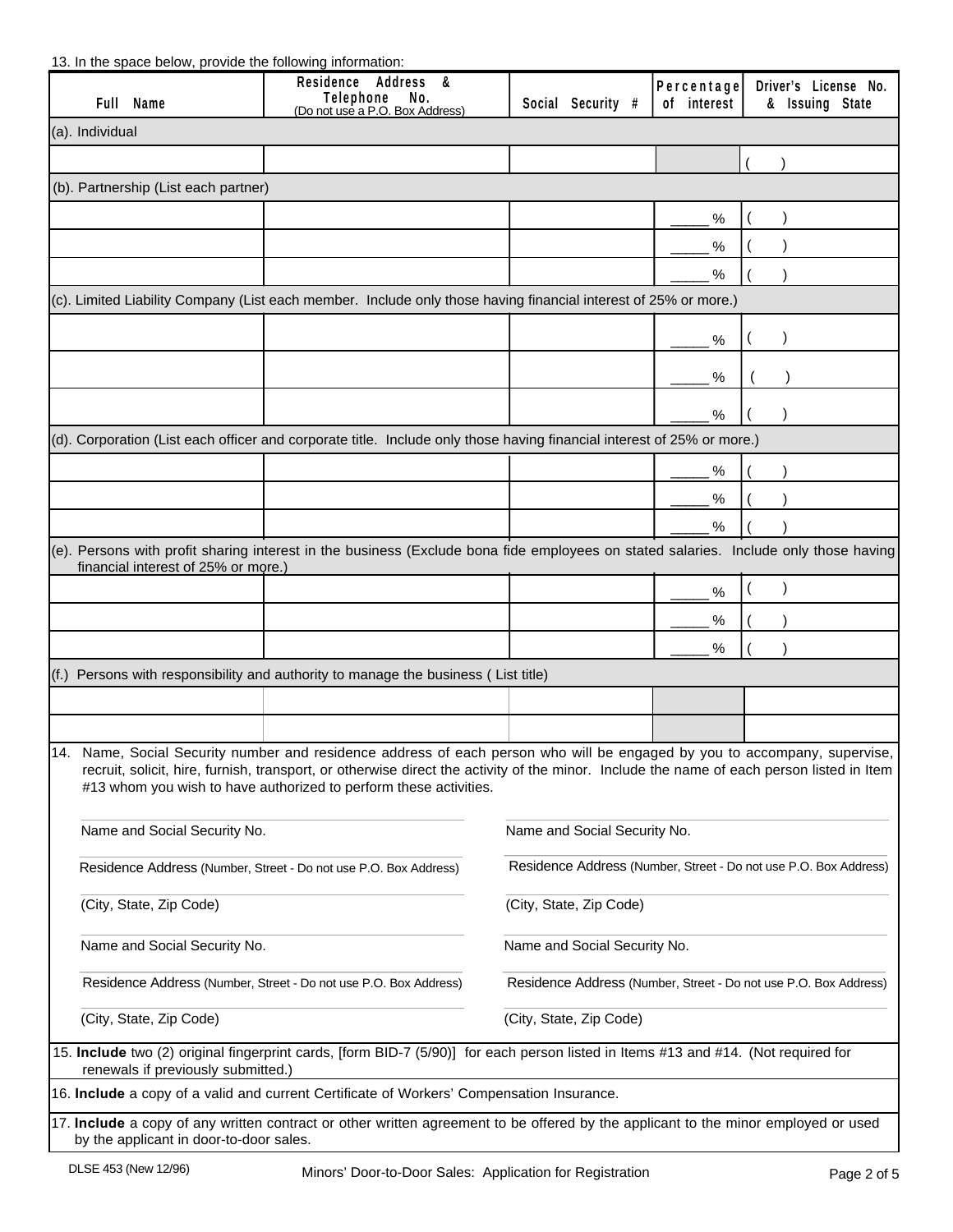|                        | 18. Include a copy of door-to-door sales regulations in Subchapter 1 of Chapter 6 of Title 8 of the California Code of Regulations,<br>signed by the applicant and each person listed in Items #13 or #14 (who does not already hold a valid and current Transporter or<br>Supervisor registration), indicating that such person has read and understood these regulations. These regulations are included in<br>the information packet accompanying the registration materials, and this shall satisfy the statutory requirement that the applicant<br>describe the methods and levels of adult supervision to be provided in the door-to-door sales operation. |                    |                     |     |
|------------------------|------------------------------------------------------------------------------------------------------------------------------------------------------------------------------------------------------------------------------------------------------------------------------------------------------------------------------------------------------------------------------------------------------------------------------------------------------------------------------------------------------------------------------------------------------------------------------------------------------------------------------------------------------------------|--------------------|---------------------|-----|
|                        | 19. Describe the merchandise (including brand names) to be sold or distributed, and how it will be represented to the public.<br>Include each promotional brochure and circular if used as part of presentation.                                                                                                                                                                                                                                                                                                                                                                                                                                                 |                    |                     |     |
|                        | 20. Describe how your door-to-door sales operation(s) will be represented to the public and to minors you plan to recruit.<br>Include each brochure and circular to be used, including those used for worker recruitment.                                                                                                                                                                                                                                                                                                                                                                                                                                        |                    |                     |     |
|                        | 21. Enclose a copy of the promotional statement(s) you expect the minor to deliver.                                                                                                                                                                                                                                                                                                                                                                                                                                                                                                                                                                              |                    |                     |     |
|                        | 22. If applicant business does not have a permanent and fixed place of business or residence in California, post security for wages with<br>the Division as required by Labor Code §270.6, which is included in the information packet.                                                                                                                                                                                                                                                                                                                                                                                                                          |                    |                     |     |
|                        | 23. How will the minor be paid? _____ Daily ____ Weekly ____ Other (Explain)                                                                                                                                                                                                                                                                                                                                                                                                                                                                                                                                                                                     |                    |                     |     |
|                        |                                                                                                                                                                                                                                                                                                                                                                                                                                                                                                                                                                                                                                                                  |                    |                     | No  |
|                        | 25. State the largest number of minors you plan to transport in one vehicle on any one trip.                                                                                                                                                                                                                                                                                                                                                                                                                                                                                                                                                                     |                    |                     |     |
|                        | 26. If yes to Item #24, provide the information requested below for each vehicle.                                                                                                                                                                                                                                                                                                                                                                                                                                                                                                                                                                                |                    |                     |     |
| V                      | Name and address of owner                                                                                                                                                                                                                                                                                                                                                                                                                                                                                                                                                                                                                                        | Make, Model, Year  | Vehicle License No. |     |
| e<br>h                 |                                                                                                                                                                                                                                                                                                                                                                                                                                                                                                                                                                                                                                                                  |                    |                     |     |
| с<br>L<br>e<br>#1      |                                                                                                                                                                                                                                                                                                                                                                                                                                                                                                                                                                                                                                                                  | Passenger Capacity |                     |     |
| V<br>e<br>h            | Name and address of owner                                                                                                                                                                                                                                                                                                                                                                                                                                                                                                                                                                                                                                        | Make, Model, Year  | Vehicle License No. |     |
| Ť.<br>C<br>e<br>#2     |                                                                                                                                                                                                                                                                                                                                                                                                                                                                                                                                                                                                                                                                  | Passenger Capacity |                     |     |
| $\vee$<br>e<br>h       | Name and address of owner                                                                                                                                                                                                                                                                                                                                                                                                                                                                                                                                                                                                                                        | Make, Model, Year  | Vehicle License No. |     |
| C<br>$\mathbf e$<br>#3 |                                                                                                                                                                                                                                                                                                                                                                                                                                                                                                                                                                                                                                                                  | Passenger Capacity |                     |     |
|                        | 27. Enclose a copy of the Certificate of Vehicle Liability Insurance for each vehicle.                                                                                                                                                                                                                                                                                                                                                                                                                                                                                                                                                                           |                    |                     |     |
|                        |                                                                                                                                                                                                                                                                                                                                                                                                                                                                                                                                                                                                                                                                  |                    | Yes                 | No. |
|                        | 29. If yes to Item #28, describe the type of business and provide the name and address of the business and dates of operation.                                                                                                                                                                                                                                                                                                                                                                                                                                                                                                                                   |                    |                     |     |
|                        | 30. Do you, or any person named in Item #13 presently                                                                                                                                                                                                                                                                                                                                                                                                                                                                                                                                                                                                            |                    |                     |     |
|                        |                                                                                                                                                                                                                                                                                                                                                                                                                                                                                                                                                                                                                                                                  |                    |                     | No. |
|                        | (C)                                                                                                                                                                                                                                                                                                                                                                                                                                                                                                                                                                                                                                                              |                    |                     |     |
|                        | (d)                                                                                                                                                                                                                                                                                                                                                                                                                                                                                                                                                                                                                                                              |                    |                     |     |
|                        | 31. If yes to any question in Item #30, indicate details below. Include the name of the person, the type of debt, and the amount owed.                                                                                                                                                                                                                                                                                                                                                                                                                                                                                                                           |                    |                     |     |
|                        | 32. Have you or has any person in Items #13 or #14 ever plead guilty or nolo contendere to or been convicted* of a crime, either a                                                                                                                                                                                                                                                                                                                                                                                                                                                                                                                               |                    |                     |     |
|                        | *The term convicted includes suspended sentences, grants of probation, and expungements of proceeding under California Penal Code Sections 1203.4, et seq.)                                                                                                                                                                                                                                                                                                                                                                                                                                                                                                      |                    |                     |     |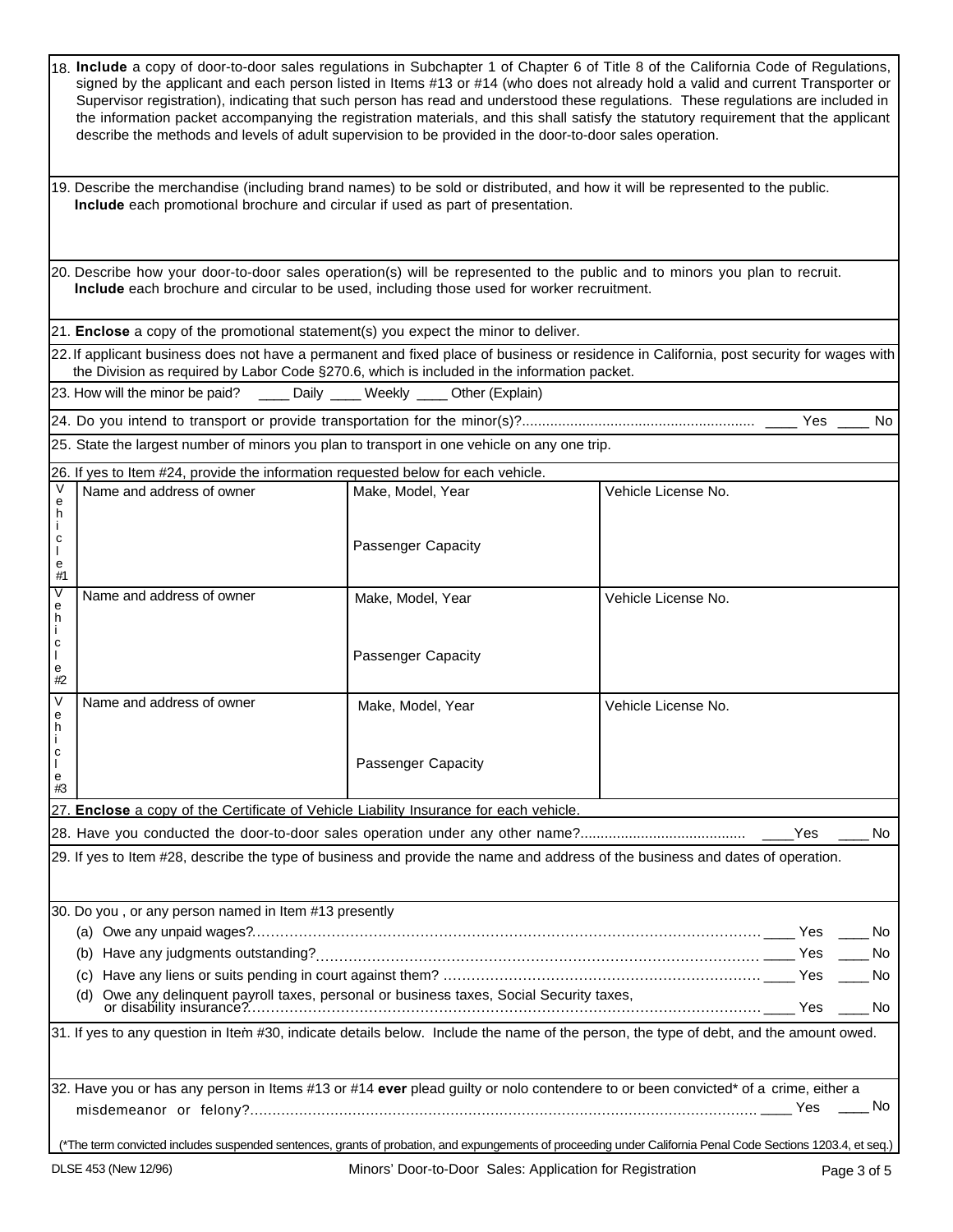| 33. If yes to Item #32, indicate the date, place, and circumstances below. Include disposition for each conviction and proof of<br>completion of any program required by the court. Continue on a separate sheet if necessary.                                                                                                                                                               |  |                                  |
|----------------------------------------------------------------------------------------------------------------------------------------------------------------------------------------------------------------------------------------------------------------------------------------------------------------------------------------------------------------------------------------------|--|----------------------------------|
| 34. Have you or person(s) listed in Items #13 or #14 ever had any license or permit issued by any agency of the state of California<br>suspended, revoked, denied, or have you (they) received any disciplinary action of any nature in connection with the holding of                                                                                                                       |  |                                  |
| 35. If yes, to Item #34, indicate the type of license or permit, date, place and circumstances below.                                                                                                                                                                                                                                                                                        |  |                                  |
| 36. List two references for each applicant named in Items #13 or #14. (A person listed as a reference must be a resident of California,<br>at least eighteen years of age, who has known the applicant for at least one year and is not a relative of the applicant.) Use<br>additional paper if necessary.                                                                                  |  |                                  |
| Name of Reference <b>Name of Reference Name of Reference</b> for (Applicant's Name)                                                                                                                                                                                                                                                                                                          |  |                                  |
| Address (Number, Street, City, State, Zip Code. Do not use a P.O. Box address) _______________________________                                                                                                                                                                                                                                                                               |  |                                  |
|                                                                                                                                                                                                                                                                                                                                                                                              |  |                                  |
|                                                                                                                                                                                                                                                                                                                                                                                              |  | Reference for (Applicant's Name) |
| Address (Number, Street, City, State, Zip Code. Do not use a P.O. Box address) [14] Address (Number, Street, City, State, Zip Code. Do not use a P.O. Box address) [14] And the state of the state of the state of the state o                                                                                                                                                               |  |                                  |
|                                                                                                                                                                                                                                                                                                                                                                                              |  |                                  |
| I am /We are aware of and agree to comply with Labor Code Section 3700 which requires every employer to have workers'<br>compensation coverage.                                                                                                                                                                                                                                              |  |                                  |
| I/We agree to employ or use minors engaged in door-to-door sales in compliance with the provisions of the California Labor Code and<br>the California Code of Regulations.                                                                                                                                                                                                                   |  |                                  |
| I/We agree that if transportation is provided, each vehicle is safe and carries liability coverage as required by law.                                                                                                                                                                                                                                                                       |  |                                  |
| I understand that I must carry the proof of Registration issued by the Labor Commissioner with me at all times and that failure to do so<br>lis a misdemeanor.                                                                                                                                                                                                                               |  |                                  |
| I certify that all information contained in this application and all accompanying documents is true and correct.                                                                                                                                                                                                                                                                             |  |                                  |
| I hereby certify under penalty of perjury under the laws of California that the foregoing is true and correct. I am aware that ANY<br>MATERIAL MISREPRESENTATION IS GROUNDS FOR DENIAL OR SUBSEQUENT REVOCATION OF<br><b>REGISTRATION.</b>                                                                                                                                                   |  |                                  |
|                                                                                                                                                                                                                                                                                                                                                                                              |  |                                  |
| SIGNATURES (The individual owner or a partner MUST SIGN. If business is a corporation, any authorized corporate officer may<br>sign. He or she must also indicate his or her corporate title. If business is a limited liability company, a member MUST SIGN. Any<br>person listed in Item #13 whom you wish to have authorized to perform duties as a transporter or supervisor MUST SIGN.) |  |                                  |
|                                                                                                                                                                                                                                                                                                                                                                                              |  |                                  |
|                                                                                                                                                                                                                                                                                                                                                                                              |  |                                  |
| *If place of execution is outside California, the foregoing statements must be sworn to before a notary public or other officer authorized to take oaths and                                                                                                                                                                                                                                 |  |                                  |
|                                                                                                                                                                                                                                                                                                                                                                                              |  |                                  |

affirmations.